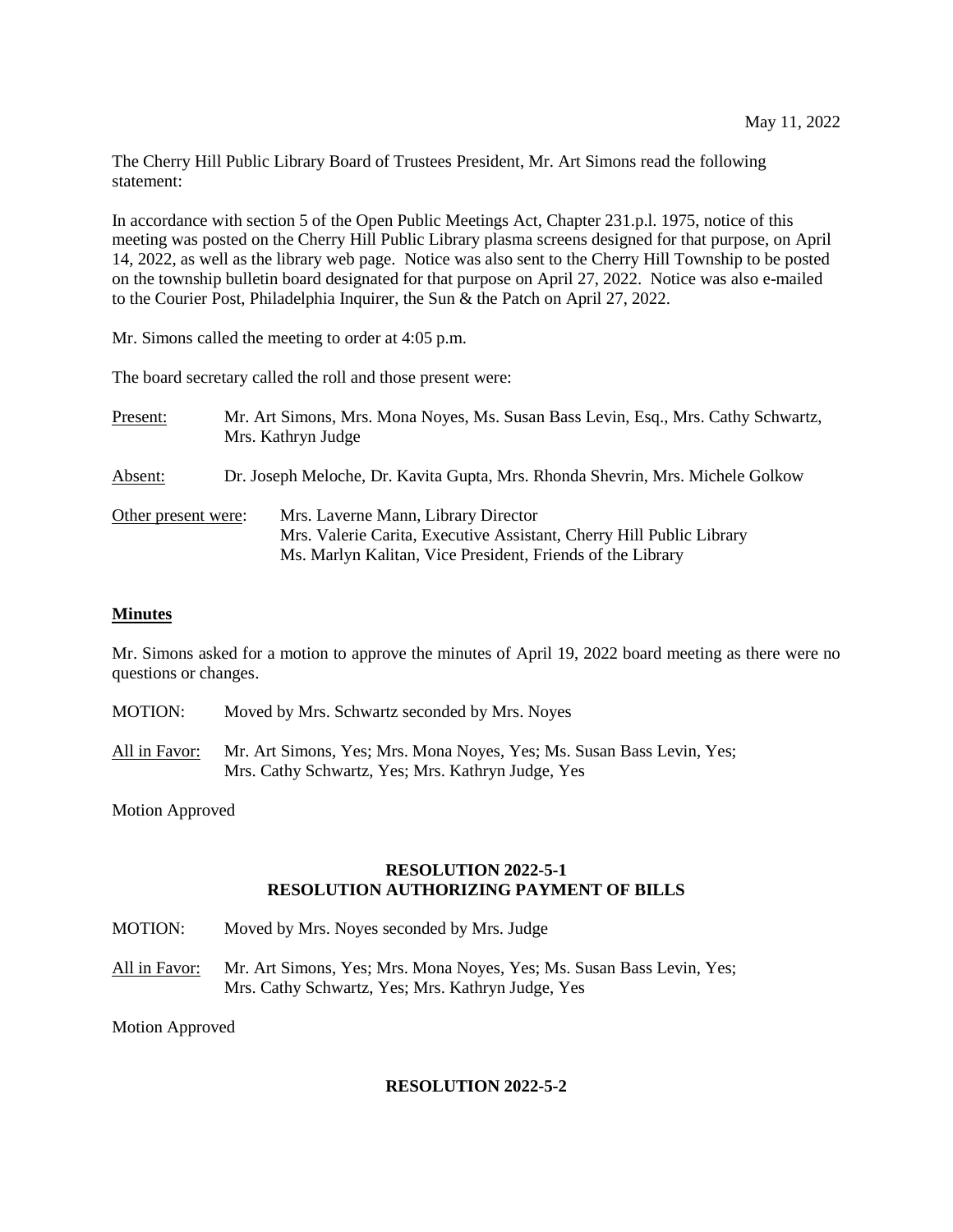# **RESOLUTION TO AUTHORIZE THE EXTENSION OF CONTRACT FOR LAWN MAINTENANCE SERVICE AT THE CHERRY HILL TOWNSHIP PUBLIC LIBRARY**

DISCUSSION: TLC Landscape Company was awarded a contract for a one (1) year term with two (2) one (1) year extensions. This will be the first one-year extension.

Ms. Bass Levin states Friendship Grove behind the Library needs weeding in the beds & brick pads, and should be addressed with landscaper. Mrs. Schwartz states weed treatment should be non-toxic. Ms. Bass Levin suggests offering volunteer hours to local scouts, or teens to weed flowerbeds as ongoing project.

Ms. Mann will discuss maintenance of this area with Library Services Manager, Facilities Manager, Volunteer Coordinator, and Teen Librarian. There are many summer events scheduled in Friendship Grove so it should be maintained.

| MOTION:       | Moved by Mrs. Schwartz seconded by Mrs. Noyes                                                   |
|---------------|-------------------------------------------------------------------------------------------------|
| All in Favor: | Mr. Art Simons, Yes; Mrs. Mona Noyes, Yes; Mrs. Cathy Schwartz, Yes;<br>Mrs. Kathryn Judge, Yes |
|               | All Opposed: Ms. Susan Bass Levin, No                                                           |

Motion Approved

# **Administrators' Report**

## *A. Director's Report – Ms. Laverne Mann*

- 1. Library & Director Updates:
	- a. Personnel:
		- i. Full Time Youth Services librarian position will be filled May 23 by new hire, Sharon Clarke.
		- ii. Circulation Full Time Library Assistant position was filled April 25 by Alex Master, vacating his part time position in this department.
		- iii. Circulation Part Time Library Assistant position was posted, interviewed and position was just filled.
	- b. At May 9 Township Council meeting, Proclamation presented to CHPL longtime Friends member and current President, Jim Gibson by mayor. Thank you to Board Members Mr. Simons, Ms. Bass Levin and Mrs. Judge for attending. Thank you to Ms. Kalitan, Friends Vice President and other Friends members attending.
	- c. Visited Burlington County Library Headquarters in Westampton to tour library, auditorium, met with their director and supervisors. CHPL supervisors met with their counter-parts.
	- d. CHPL is part of a regional service through NJ Health Connect, offering use of iPads with apps for many Telehealth-friendly health systems, Zoom, and other meeting apps installed. i. CHPL Library card is not required to use these devices to access this service.
	- e. Sunday, May 15 Asian American & Pacific Islander Heritage Month Festival at CHPL parking lot, due to rain predictions Saturday. Hosted by Asian American Alliance in South Jersey. Performances, activities, music, food and vendors are scheduled, as well as many speakers including Congressman Andy Kim. All are welcome to attend.
		- i. CHPL Outreach Librarian, Michelle Yeager is coordinating on behalf of Library.
	- f. Youth Services and Adult Services monthly reports shared listing recent programs, attendance stats, upcoming programs, and outreach.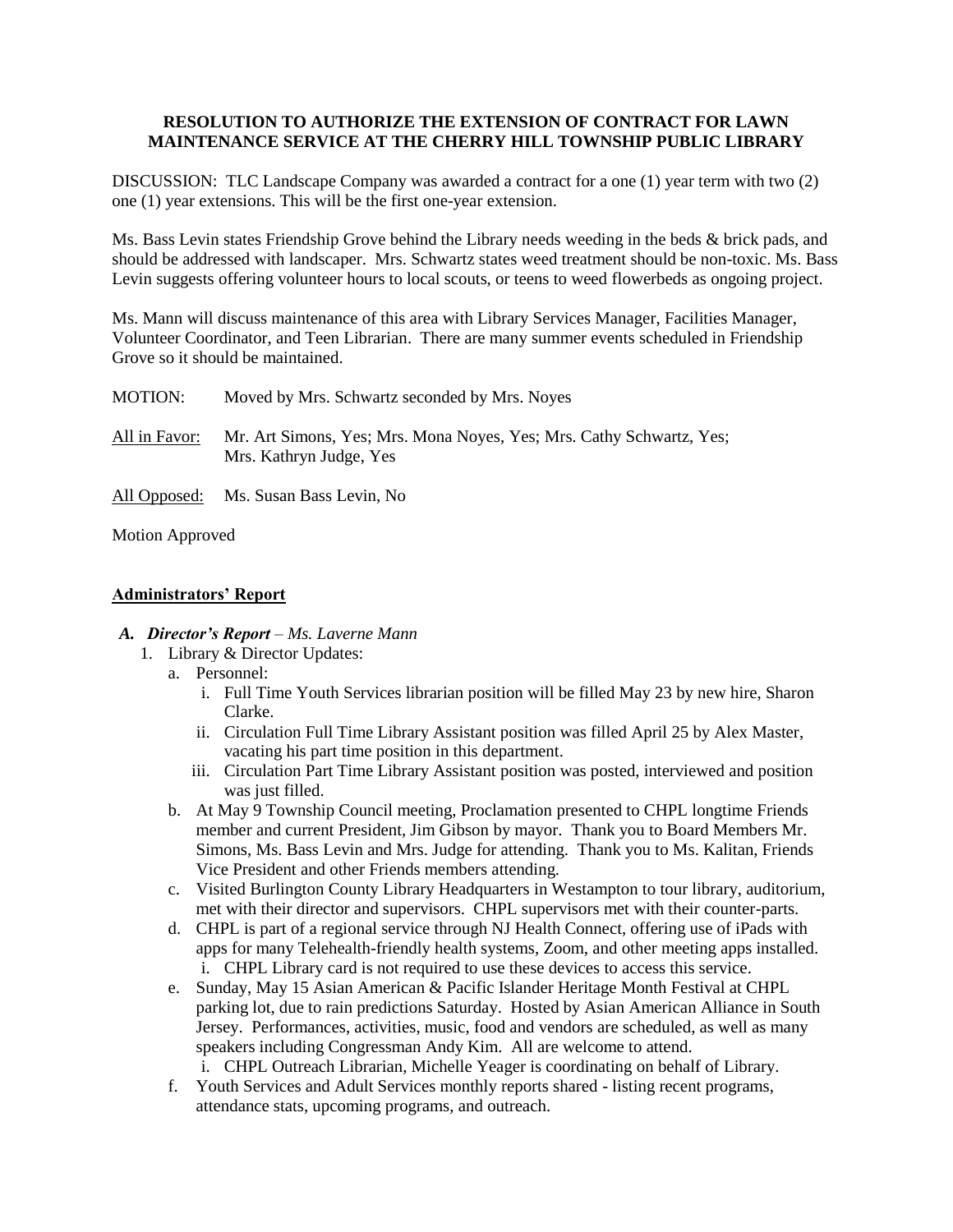- i. Monday, May 16 Adult Services program: Historical and Cultural Context of the War in Ukraine has over 60 people registered.
- *B. Library Services Manager – prepared by Mrs. Jennie Purcell (read by Ms. Mann)*
	- 1. Busy with recent job postings and interviews as listed in Ms. Mann's report.
	- 2. Falasca serviced our chiller on April 25-27; original appointment was delayed. The Library air conditioner service was finalized on May 6.
	- 3. The A/V in the Conference Center is not working. Facilities Manager, Jim Stamer made an emergency repair so meeting room clients and library programs can use A/V for their presentations. IT Dept. contacted a vendor to examine and repair our Creston Box. They were not able to fix it on-site so the device was sent out for repair. If they cannot repair it, we may need to purchase a new A/V system for the Conference Center.

Ms. Mann thanks our Facilities Manager for keeping the system functional until it is repaired/replaced.

Ms. Bass Levin suggests gathering comprehensive bids now to improve technology in the building.

- 4. Spring Flea Market scheduled for Saturday, May 21 is SOLD OUT with over 70 vendor spots paid. Event runs from 8 a.m. – 1 p.m., rain date is Sunday, May 22. Event will be set up in the front portion of Library parking lot.
- 5. Our main patron elevator stopped working so a service call was placed. Repair Company replaced some parts, and elevator is working now.
- 6. We had a tile book fall off the lobby wall and crack. Mr. Stamer is trying to fix it with glue, and return it to the wall.

Mr. Simons suggests checking all tiles to see if others are loose, before more fall.

- 7. On May 5, landscapers tested and turned on our irrigation system.
- 8. We had an exterminator visit to address ants in several areas of the building. They were here on May 5 to treat and place ant traps.

# *C. PR & Marketing Coordinator – prepared by Ms. Suzanne Fox, read by Ms. Mann:*

- 1. E-Mail Marketing (Constant Contact):
	- a. Two emails were sent in the past month to the whole database, and one email was sent to Teens. Open and click rates remain high with a record high of 52% open rate, 4% click rate.
	- b. Current total contacts: 12,755; added 37 new contacts.
- 2. CHPL Social Media
	- a. Facebook: 5,060 followers (added 28 followers)
	- b. Instagram CHPLNJ: 3,043 followers (added 18 followers)
	- c. Instagram CHPLTeens: 993 followers (added 8 followers)
	- d. Twitter: 1,817 followers (down 2 followers)
	- e. TikTok (main account): 385 followers (added 45 followers )
	- f. TikTok Teen account: 861 followers (added 6 followers)
	- g. LinkedIn: 142 followers (added 2 followers)
	- h. Main YouTube: 187 subscribers (added 2 subscribers)
	- i. YS YouTube: 134 subscribers (added 1 subscriber)
- 3. Additional information:
	- a. The US Citizenship Preparation classes were highlighted in The Cherry Hill Sun. Adult Services Librarian Elby Wang and Ms. Mann provided quotes.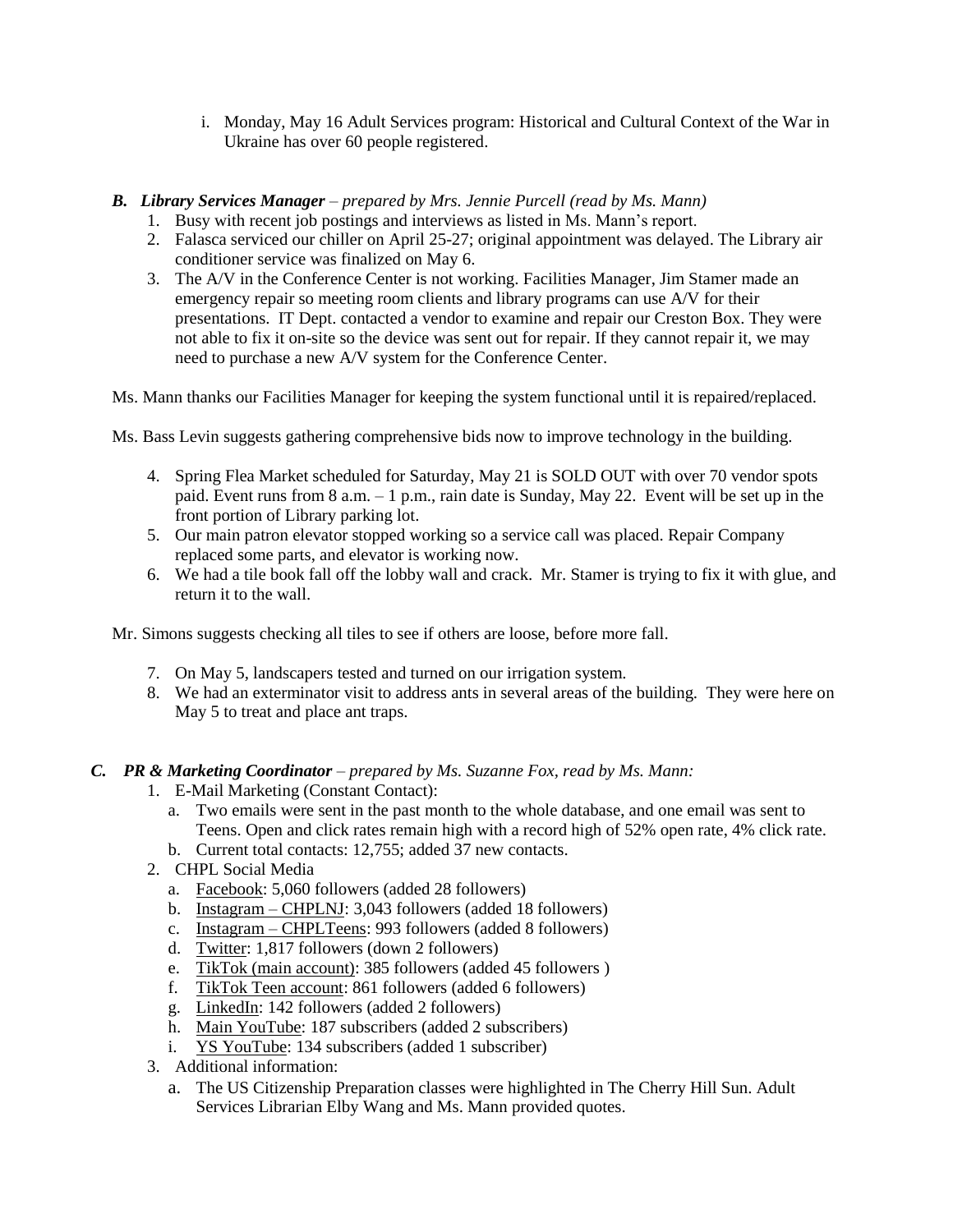- b. The Cherry Hill Sun featured our Mindfulness Meditation class as part of Mental Health Awareness Month.
- c. I am working on sponsors for the Library and Summer Reading. Chris Bruner from American Construction will be a sponsor.
- d. I reached out to Cherry Hill Men for the Cherry Hill Men Reads campaign. Elie Honig, CNN senior legal analyst will be featured. Friends Book Sale Volunteer (Extraordinaire) Joe Fox will be included as well.
- e. The Gently Used Jewelry & Accessory Sale was on Saturday, April 30 with a Flash Sale on Monday, May 2. We had unprecedented record highs for attendance and sales: revenue generated was about \$5,000!
- f. I met with Michelle Caffrey, CHT Mayor's Director of Communications. She provided all library staff with free reusable Bag Up Cherry Hill bags.
- g. I am currently working on the Summer Reading booklet. This will be made in-house to save on print costs. This also allows the benefit of making changes as the summer progresses.
- h. The CHPL TikToks are increasing in popularity. TikTok videos for the Book Sale, Gently Used Accessory Sale, and May the  $4<sup>th</sup>$  have been viewed almost 1,000 times each.
- i. Images shared from recent CHPL social media posts.
- *D. Friends of the Library –report prepared by Mr. Walt Wedzielewski, presented by Ms. Kalitan* a. Friends Treasurer's Report was presented to the Board by Ms. Kalitan.
	- b. Ms. Kalitan now has access to Friends banking account at TD bank, and soon the PNC account. There are many steps required to have access to the PNC account.
	- c. Ms. Kalitan is teaching a LinkedIn class at the Library Computer Lab on June 2 at 2:30 p.m.
	- d. All current Friends Board members were contacted to check status. Many will not return, creating many open positions on the Board.
	- e. Goal to have a Friends table at every big Library event to attract more active members, and to increase membership.
	- f. Ms. Kalitan appreciates the Friends Information Board at the Reading Room, Main Level.

Ms. Mann has reminded all staff to acknowledge Friends at all events sponsored by the Friends.

#### **Unfinished Business**

A. None.

## **New Business**

A. None.

#### **Public Discussion**

A. None.

Next regular meeting date: **Wednesday, June 8, 2022 at 4 p.m. in the Half Conference Center**